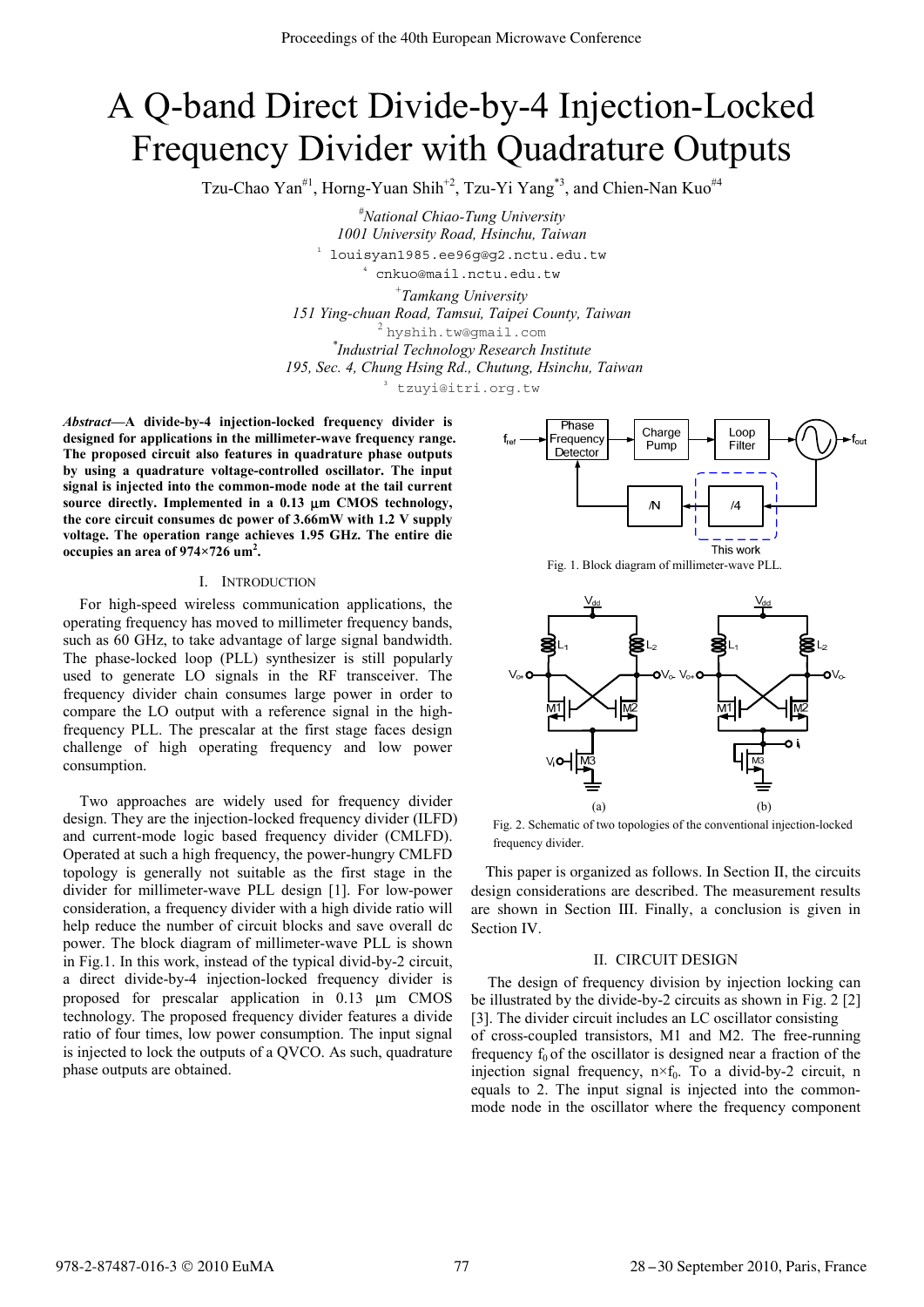

Fig. 3. The schematic of the proposed direct divide-by-4 injection locked frequency divider.



Fig. 4. The micrograph of the fabricated frequency divider.

 $2f_0$  resides with the maximum power ( $f_0$  is self-oscillation frequency). The common-mode node could be selected at the location of the tail current source. As such, the oscillator is locked to the half frequency of the injected signal.

The difference between the two topologies in Fig. 2 is described as follows. In Fig.  $2(a)$ , M3 is used as a transconductor to convert the input voltage swing to an injection current. But the input signal in Fig. 2(b) is directly injected into the common-mode node. M3 is only a tail current source of this oscillator. In millimeter-wave frequency divider design, the circuit in Fig. 2(a) typically consumes more dc power.

The technique of the signal injection at the common-mode node can be extended to divide-by-4 frequency divider circuits. As far as quadrature phase outputs are concerned, a quadrature-phase voltage controlled oscillator (QVCO) is the best candidate for the requirement. The signal outputs of two oscillators are coupled or injected to each other such that the outputs appear to be in quadrature out of phase. The injected node is then to be selected at the circuit node with the maximum power of  $4f<sub>0</sub>$ . If the two oscillators are supplied by the same tail current source, the frequency component of  $2f_0$ in each oscillator becomes 180 degrees out of phase and nulls out at the location of the current source, while the component  $4f_0$  exists to the maximum level. This circuit node, therefore, meets the design requirement.



Fig. 6. Measured free-running frequency and output power of the frequency divider along with the tuning control voltage.

Fig. 3 shows the schematic of the proposed direct divideby-4 frequency divider. M1~M2 and M3~M4 are two pairs of the cross-coupled transistor pair used to provided negative resistance to compensate for the LC tank loss. The LC tank is formed by inductors  $(L_1 \sim L_4)$ , MOS varactors (Mv1 $\sim$ Mv4) and other parasitic capacitance. The coupling transistors (M5~M8) force the two LC VCOs to lock in quadrature outputs. The source terminals of the two VCOs are connected together at node A to produce maximum  $4f_0$ . For low power consideration, M9 is designed as a current source to provide dc bias. The input signal is direct injected into the node A. The input matching network is realized by  $L_5$  and  $C_1$ . For measurement consideration, the output buffer is carrier out using the open drain topology in this work.

The proposed injection technique is different from that in the circuit with quadrature outputs [5]. In that reference, signal is injected to a transistor acting as a harmonic mixer at the output nodes. Although the locking range could be large if the tank Q is low, the intrinsic function of a mixer generates spurs that appear at the output directly without much filtering by the low-Q tank. On the other hand, the direct commonmode node injection benefits in better spurious noise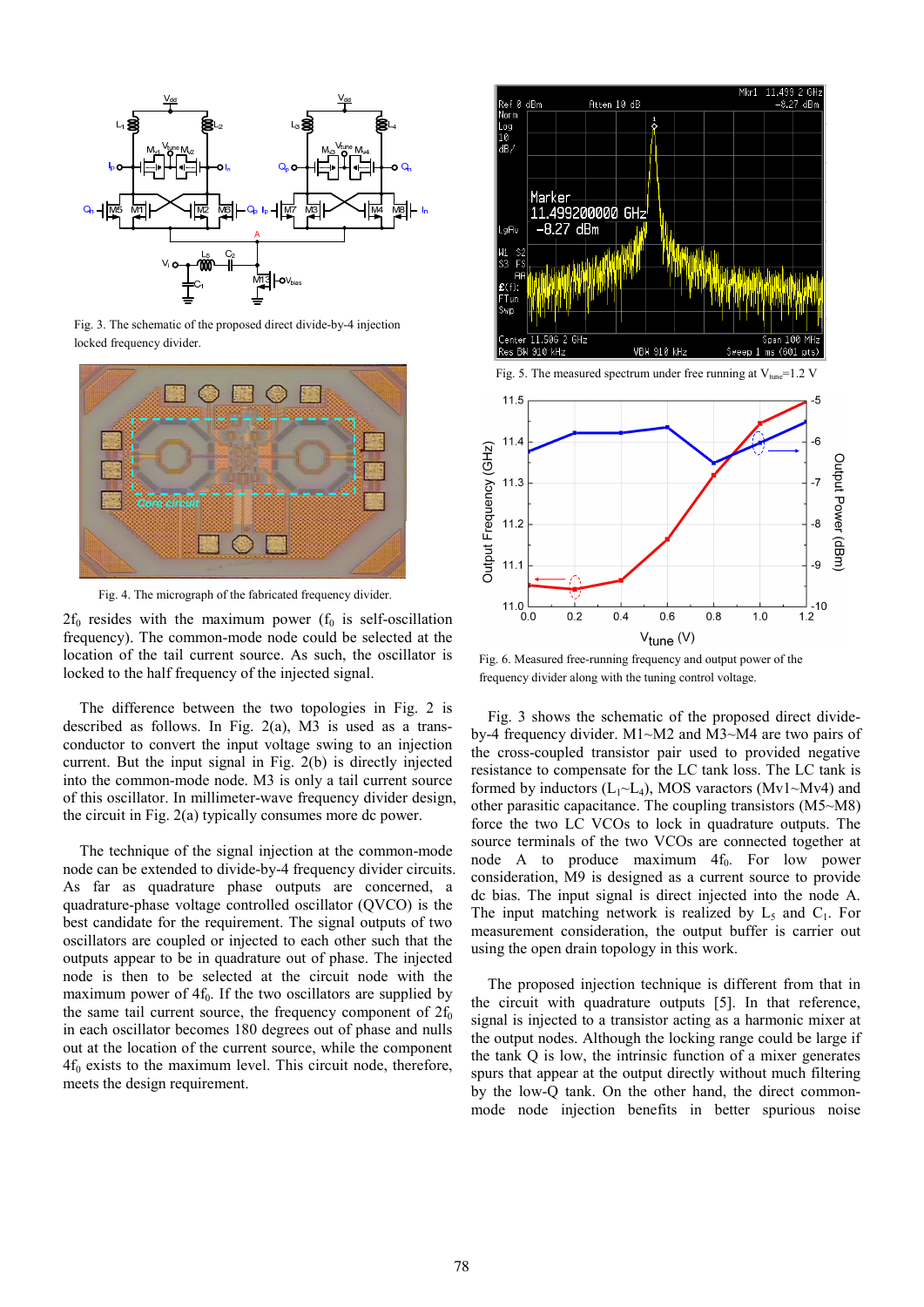

Fig. 7. The measured spectrum of the frequency divider output locked to an input signal of 0 dBm at 46 GHz.



Fig. 8. The measured input locking range versus input power.

performance because only the desired frequency component is found inherently.

### III. MEASURMENT RESULTS

The proposed direct divide-by-4 injection-locked frequency divider is designed and fabricated in TSMC 0.13 μm CMOS technology. The divider can generate quadrature outputs. But only two signal output is with the probe pad for on-wafer measurements. The chip micrograph is shown in Fig. 4. The area of the total chip is  $974x726 \mu m^2$ , while the core circuit occupies  $648x252 \mu m^2$ . At V<sub>dd</sub>=1.2 V, the core circuit and buffer dissipate dc power of 3.66 mW and 14.9 mW, respectively.

The display of the spectrum analyser is before calibration of cable loss. The cable loss is about 2.8 dB. Fig. 5 shows the output spectrum of this designed frequency divider free running at  $V_{\text{true}}$ =1.2 V, without any input injected signal. The output power is -8.27 dBm. Fig. 6 shows the plots of the freerunning frequency and output power measured along with the tuning voltage. With the tuning voltage from 0 to 1.2 V, the output frequency varies from 11.025 GHz to 11.499 GHz.



Fig. 9. The measured phase noise of different signals, including the freerunning, injected, and locked output signal.

With 0 dBm input power at 46 GHz, the output signal spectrum under the locked condition is shown in Fig. 7.

The measured locking range is shown in Fig. 8. Only three conditions of tuning voltage are plotted. At  $V_{\text{true}}=0$  V with 0 dBm input power, the maximum locking range is 150 MHz. When the self-oscillating frequency is tuned by the MOS varactors, the locking range covers from 44.1 to 46.05 GHz.

Fig. 9 shows the results of phase noise measurements using the same spectrum analyser. Three different signals are recorded for comparison, including the free-running, input injected signal, and output locked signals. At 1-MHz offset frequency, the plot shows the phase noise of -82 dBc/Hz, - 126.24 dBc/Hz, and -129.8 dBc/Hz, respectively. Beyond this offset frequency, the phase noise of the injected and the output signals appears to be the same, limited by the spectrum analyser. At lower offset frequencies, it is observed that the phase noise difference between the injected and the output signals is about 10 dB, 2 dB short of the theoretical value.

The circuit performances of the frequency divider are summarized in Table I. Some other references are also listed for comparison. This divider can generate the divide-by-4 output frequency and quadrature outputs with low power consumption.

## IV.CONCLUSIONS

A Q-band direct divide-by-4 injection-locked frequency divider with quadrature outputs in 0.13-μm CMOS technology is presented in this paper. The measurement results show that the locking range with tuning is 1.95 GHz. The core circuit draws only 3.66 mW from 1.2 V power supply.

#### ACKNOWLEDGMENT

This work was supported jointly by National Science Council, Taiwan, under the Grant NSC 97-2220-E009-010, and the MediaTek Center at NCTU. The authors would like to acknowledge Ansoft Corp. for design support.